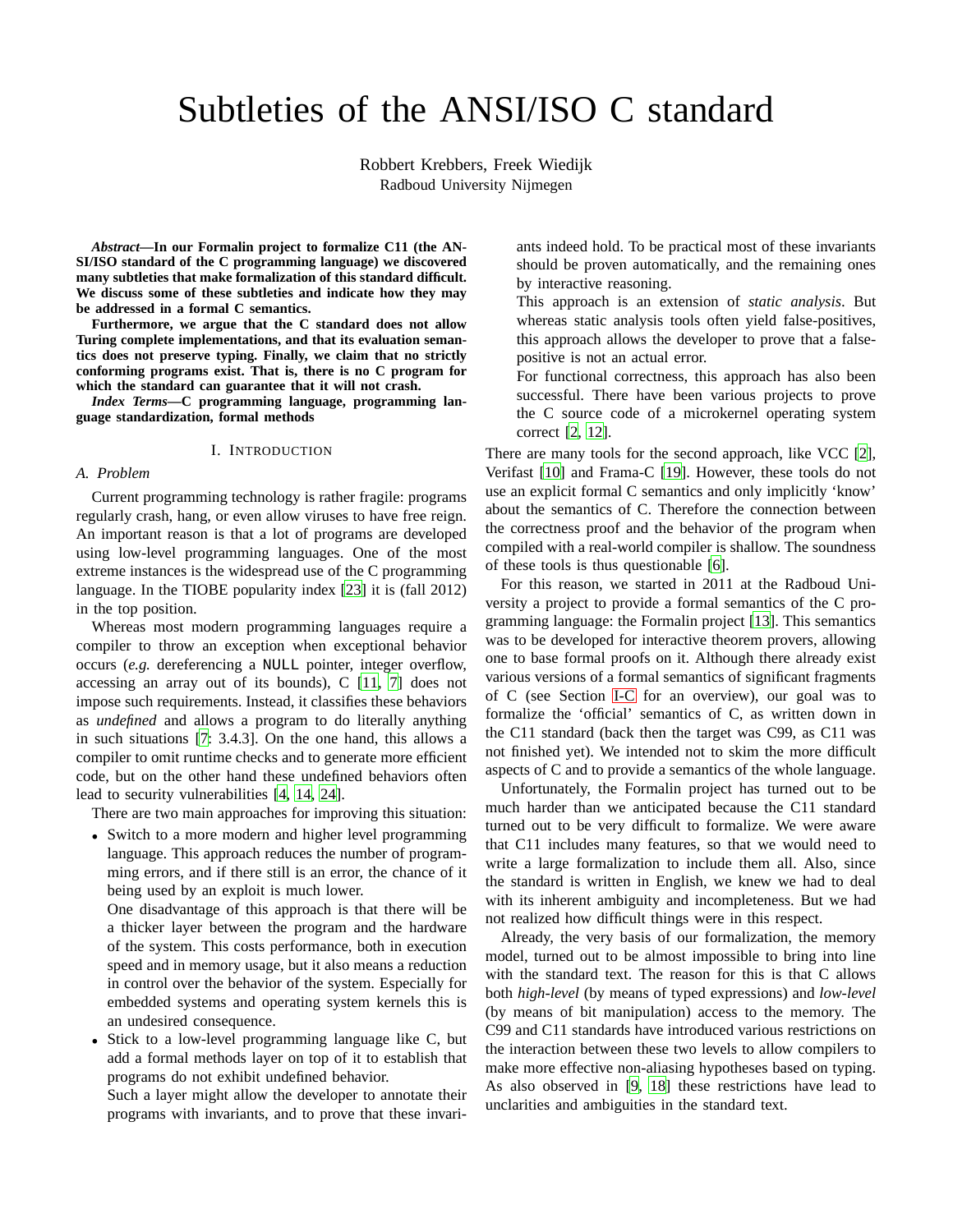#### *B. Approach*

The aim of this paper is to discuss the situation. We describe various issues by small example programs, and discuss what the C11 standard says about them, and how a formal semantics may handle these.

During the year that the Formalin project has been running we have developed an (implicit) prototype of a C11 semantics in the form of a large Haskell program. This program can be seen as a *very* critical C interpreter. If the standard says that a program has undefined behavior, our Haskell interpreter will terminate in a state that indicates this.

The intention of our prototype was to develop a clear semantics of the high-level part. To this end, we postponed including low-level details as bytes, object representations, padding and alignment. Due to the absence of low-level details, we were able to support features that are commonly left out, or handled incorrectly, in already existing formal versions of C. In particular, we treat effective types, the common initial segment rule, indeterminate values, pointers to one past the last element, variable length arrays, and **const**-qualified objects. But even without the low-level part, we experienced many other difficulties, that are also described in this paper.

Our prototype is currently being ported to the interactive theorem prover Coq. Nonetheless, the source of the prototype can be inspected at <http://ch2o.cs.ru.nl/>.

While working on a formal version of the C11 standard, we had four rules that guided our thinking:

- 1) If the standard is absolutely clear about something, our semantics should not deviate from that. That means, if the standard clearly states that certain programs should not exhibit undefined behavior, we are not allowed to take the easy way out and let *our* version of the semantics assign undefined behavior to it.
- 2) If it is *not* clear how to read the standard, our semantics should err on the side of caution. Generally this means assigning undefined behavior as we did not want our semantics to allow one to prove that a program has a certain property, when under a different reading of the standard this property might not hold.
- 3) C idiom that is heavily used in practice should not be considered to exhibit undefined behavior, even if the standard is not completely clear about it.
- 4) If real-world C compilers like GCC and clang in AN-SI/ISO C mode exhibit behavior that is in conflict with a straightforward reading of the standard, but that can be explained by a contrived reading of the standard, our semantics should take the side of the compilers and assign undefined behavior.

Of course there is a tension between the second and third rule. Furthermore, the fourth rule is a special case of the second, but we included it to stress that compiler behavior can be taken as evidence of where the standard is unclear.

## <span id="page-1-0"></span>*C. Related Work*

This related work section consists of three parts: discussion of related work on unclarities in the C standard, discussions

of related work on undefined behavior, and a brief comparison of other versions of a formal semantics of C.

An important related document is a post by Maclaren [\[18\]](#page-9-13) on the standard committee's mailing list where he expresses his concerns about the standard's notion of an *object* and *effective type*, and discusses their relation to multiprocessing. Like our paper, he presents various issues by considering example programs. Most importantly, he describes three directions to consistency. We will treat those in Section [II.](#page-2-0)

The standard committee's website contains a list of defect reports. These reports describe issues about the standard, and after discussion by the committee, may lead to a revision or clarification of the official standard text. Defect Report #260 [\[9\]](#page-9-12) raises similar issues as we do and will be discussed thoroughly throughout this paper.

There is also some related work on undefined behavior and its relation to bugs in both programs and compilers. Wang *et al.* [\[24](#page-9-5)] classified various kinds of undefined behavior and studied its consequences to real-world systems. They have shown that undefined behavior is a problem in practice and that various popular open-source projects (like the Linux kernel and PostgreSQL) use compiler workarounds for it. However, they do not treat the memory model, and nonaliasing specifically, and also do not consider how to deal with undefined behavior in a formal C semantics.

Yang *et al.* [\[25](#page-9-14)] developed a tool to randomly generate C programs to find compiler bugs. This tools has discovered a significant number of previously unknown bugs in state of the art compilers. In order to do this effectively, they had to minimize the number of generated programs that exhibit undefined behavior. However, they do not seem to treat the kinds of undefined behavior that we consider.

Lastly, we will briefly compare the most significant already existing formal versions of a C semantics. There are also many others like [\[3](#page-9-15), [21](#page-9-16), [15](#page-9-17)], but these only cover small fragments of C or are not recent enough to include the troublesome features of C99 and C11 that are the topic of this paper.

Norrish defined a semantics of a large part of C89 in the interactive theorem prover HOL [\[20](#page-9-18)]. His main focus was to precisely capture the non-determinism in evaluation of expressions and the standard's notion of *sequence points*. However, the problems described in our paper are due to more recent features of the standard than Norrish's work.

Blazy and Leroy [\[1\]](#page-9-19) defined a semantics of a large part of C in the interactive theorem prover Coq to prove the correctness of the optimizing compiler CompCert. CompCert treats some of the issues we raise in this paper, but as its main application is to compile code for embedded systems, its developers are more interested in giving a semantics to various undefined behaviors (such as wild pointer casts) and to compile those it in a faithful manner, than to support C's non-aliasing features to their full extent (private communication with Leroy).

Ellison and Rosu [\[5\]](#page-9-20) defined an executable semantics of the C11 standard in the K-framework. Although their semantics is very complete, has been thoroughly tested, and has some interesting applications, it seems infeasible to be used for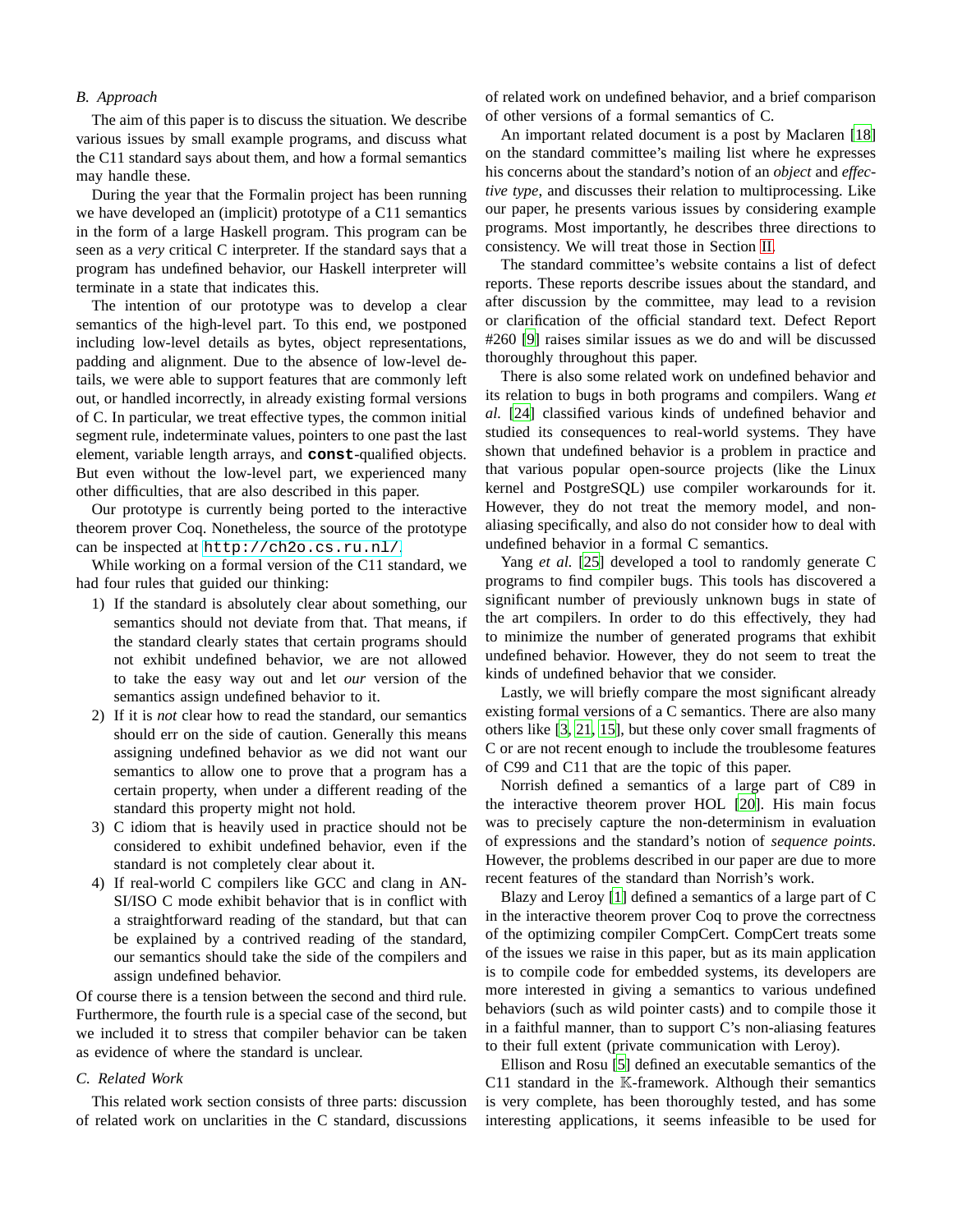interactive theorem provers. Besides, their current memory model seems not capable of supporting the issues we present. We give more details of the discussed semantics in Section [II.](#page-2-0)

# *D. Contribution*

The contribution of this paper is fourfold:

- We indicate various subtleties of the C11 memory model and type system that we discovered while working on our formal semantics (Section [II,](#page-2-0) [III,](#page-3-0) [IV](#page-4-0) and [VII\)](#page-7-0).
- We argue for various properties of C11: lack of Turing completeness (Section [V\)](#page-6-0), lack of programs that are guaranteed not to exhibit undefined behavior (Section [VI\)](#page-6-1), and lack of preservation of typing (Section [VII\)](#page-7-0).
- We present many small example programs that can be used as a 'benchmark' for comparing different formal versions of a C semantics.
- We discuss some considerations on how to best proceed with formalizing the C standard, given that the existing standard text is imprecise and maybe even inconsistent.

#### II. POINTER ALIASING VERSUS BIT REPRESENTATIONS

<span id="page-2-0"></span>An important feature of C is to allow both *high-level* (by means of typed expressions) and *low-level* (by means of bit manipulation) access to the memory. For low-level access, the standard requires that each value is represented as a sequence of bytes [\[7](#page-9-2): 3.6, 5.2.4.2.1], called the *object representation* [\[7](#page-9-2): 6.2.6.1p4, 6.5.3.4p2].

In order to allow various compiler optimizations (in particular strong non-aliasing analysis), the standard has introduced various restrictions on the interaction between these two levels of access. Let us consider the following program [\[9\]](#page-9-12):

```
int x = 30, y = 31;
int *p = \&x + 1, *q = \&y;if (memcmp(\&p, \&q, sizeof(p)) == 0)
 printf("%d\n", *p);
```
Here we declare two objects x and y of type **int** and use the &-operator to take the address of both (Figure [1a](#page-2-1)). Increasing the pointer &x by one moves it **sizeof**(**int**) bytes ahead and yields a pointer to the right edge of the x block. It may seem strange that such pointers are allowed at all [\[7:](#page-9-2) 6.5.6p8] because they cannot be dereferenced, but their use is common programming practice when looping through arrays.

We store these pointers into objects  $p$  and  $q$  of type pointer to **int** (Figure [1b](#page-2-1)). The next step is to check whether these pointers p and q are equal (note: not whether the memory they point to is equal). We do this by using the memcmp function, which checks whether their object representations are equal. It is important to use a bitwise comparison, instead of the ordinary  $p = q$ , to reveal if additional information is stored. If the object representations of the two are equal, we can conclude that both pointers point to the same memory location and do not contain conflicting bounds information. From this we are allowed to conclude that  $x$  and  $y$  are allocated adjacently (Figure [1c](#page-2-1)).



<span id="page-2-1"></span>Fig. 1: Adjacent blocks.

Now we have ended up in a situation where the low- and high-level world are in conflict. On the one hand, p is a pointer to the edge of the x block, and thus dereferencing it would be undefined behavior. On the other hand, the object representation of p is the same as the objection representation of q, and so p and q should behave identically.

Although the standard itself is very unclear about these problems, in Defect Report #260 [\[9\]](#page-9-12) the committee expressed the following judgment:

Implementations are permitted to track the origins of a bit-pattern and treat those representing an indeterminate value as distinct from those representing a determined value. They may also treat pointers based on different origins as distinct even though they are bitwise identical.

Apparently a value can contain additional information about its origin that is not reflected in its object representation. The reason the committee allows this, is to allow compiler optimizations that would not be correct otherwise.

To show that this is a real issue, we changed the last example slightly and compiled it without warnings with  $GCC<sup>1</sup>$ :

**int** y = 31, x = 30; **int** \*p = &x + 1, \*q = &y; **if** (memcmp(&p, &q, **sizeof**(p)) == 0) { \*p = 10; printf("%d %d\n", \*p, \*q); }

This prints two distinct values '10 31'. Despite the fact that p and q are identical on the bit-level (which follows from the fact that the printf is executed at all), they still behave differently on the object-level, as indeed Defect Report #260 allows for.

Maclaren describes similar unclarities of the standard with respect to the size of array objects corresponding to pointer values [\[18\]](#page-9-13). He presents three directions the standard may take:

- 1) **The original Kernighan & Ritchie approach.** Pointer values are simply addresses, and their object representations are all that matters.
- 2) **Pointers carry their origin.** Each pointer value carries a history on how it is constructed. This history should

<sup>1</sup>Using gcc -O1 -std=c99 -pedantic -Wall, version 4.1.2.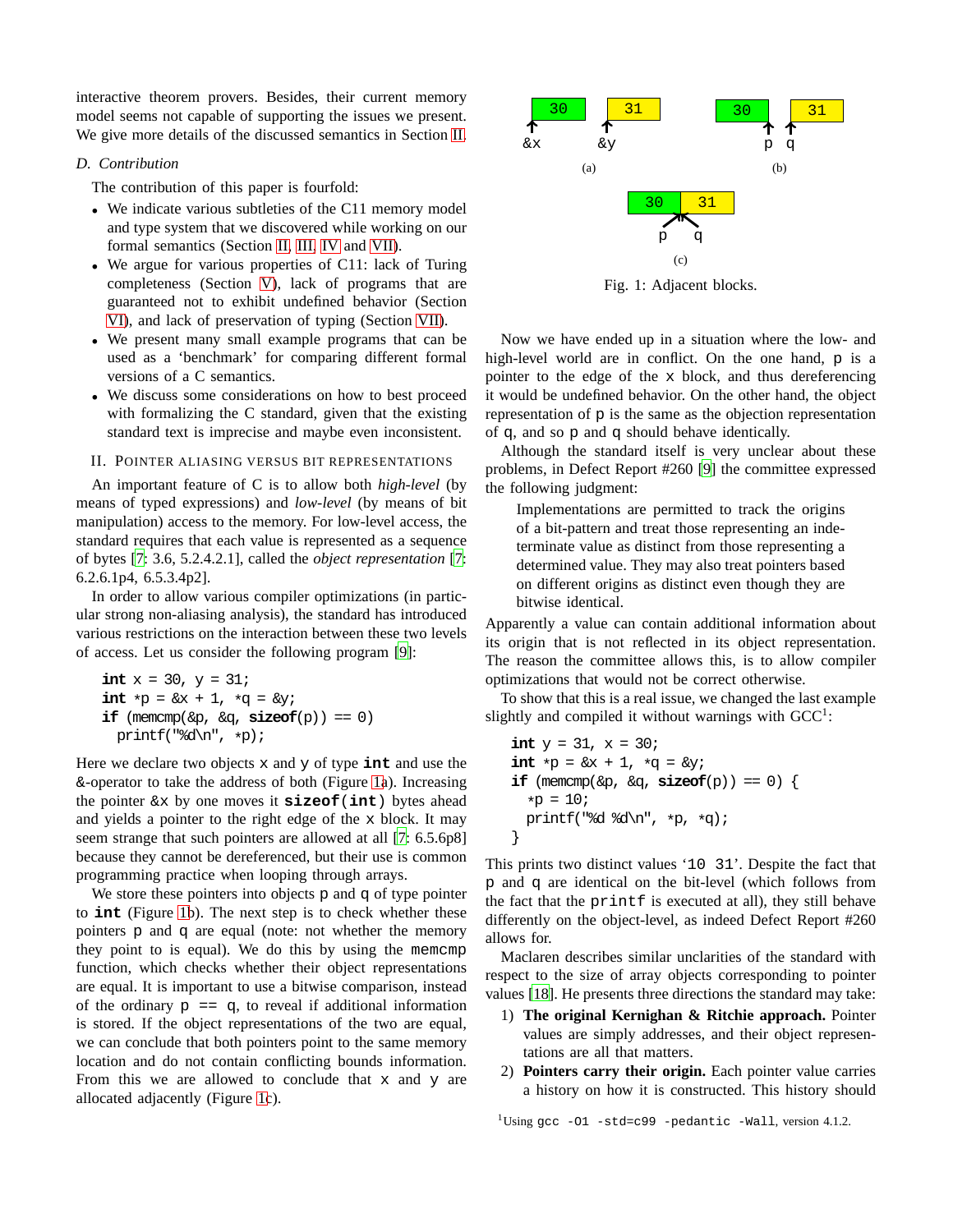be preserved by various operations on pointers. Furthermore, if the pointer is refined to a subobject (for example by array indexing, or by taking a field of a structure), it is impossible to get the original pointer back, even if they correspond to the same address in memory.

3) **Only visible information is relevant.** This is a weaker variant of the previous one where the history is limited to a certain visibility, for example the current scope.

The first approach is taken by the semantics of Norrish [\[20\]](#page-9-18) in HOL. Although this approach is clearly understood, and is convenient to formalize, it implies that pointers with equal object representation always have to be treated as equal. Therefore, optimizations as for example performed by GCC and allowed by Defect Report #260 are not sound with respect to Norrish's semantics.

The second approach allows the most compiler optimizations and is therefore the most appealing one. However, it is unclear how bit-level operations and library functions like memcpy should deal with a pointer's origin. In an earlier version of the CompCert memory model of by Leroy and Blazy [\[17\]](#page-9-21), bytes were not modeled as simple sequences of bits, but as abstract entities. Although this approach makes many bit-level operations exhibit undefined behavior, it ensures that the abstract information can easily be preserved, even by byte-level operations. In a more recent version of their memory model [\[16\]](#page-9-22), only bytes that constitute a pointer are abstract entities, whereas those that constitute integers or floating point numbers are real sequences of bits.

The third approach requires a careful definition of 'visibility'. It is unclear whether such a definition can be given that is both consistent and that allows sufficient compiler optimizations. This approach therefore seems not very attractive.

The memory model of our semantics takes the second approach to its fullest extent. We represent the memory as a finite map from indexes to trees that expose the full structure of values, and pointers are paths through these trees. Subobjects (subarrays, fields of structures or unions) then correspond to subtrees of the memory. The origin of pointers in our semantics is much more detailed than its counterpart in CompCert where only a pointer's block and offset into that block is stored. In particular, since we do not flatten arrays and structures, we are able to handle subobjects correctly. For example, it allows our semantics to impose undefined behavior on the following example.

```
int a[2][2] = { \{13, 21\}, \{34, 35\} };
struct t \{ int *r, *p, *qi \} s;
s.p = \&a[0][2]; s.q = \&a[1][0];if (p == q)printf("%d\n", *p);
```
We do not use memcmp in this example, because our semantics does not support object representations. The comparison  $p = q$  is the source of the undefined behavior.

Figure [2](#page-3-1) displays the representation of the memory after evaluating the first three lines of this code in both a concrete memory and our abstract memory as trees. Our semantics



<span id="page-3-1"></span>Fig. 2: Example contents of the memory.

imposes special treatment on pointers that point to elements one past the end of an object. We do not allow these pointers to be dereferenced, and they are only allowed in comparisons with other pointers to the same subobject, making the above example undefined.

The semantics by Ellison and Rosu [\[5](#page-9-20)] in the K-framework imposes similar treatment. CompCert [\[16\]](#page-9-22) does not allow pointers to the end of an object to be used at all. It seems not to be a fundamental limitation of their model to incorporate a similar treatment as ours and Ellison and Rosu's.

Of course, the drawback of our current memory model is that bytes are not present at all, whereas the CompCert memory model at least allows byte-level operations on objects solely consisting of integers and floating point numbers. But since the intention of our semantics was to obtain a better understanding of the high-level part of the C memory, we do not consider this to be a problem for the moment.

## III. THE COMMON INITIAL SEQUENCE

<span id="page-3-0"></span>The C programming language supports various data types to be used to build more complex types. In particular, structure, union, and array types. Structures are like product types and unions are like sum types. Due to the low-level nature of C, unions are *untagged* rather than *tagged*. This means that the current variant of the union is not stored. Consider:

# **union** int or float { **int** x; **float** y; };

Given an object of type int\_or\_float, it is not possible to (portably) test whether it contains the **int** or the **float** variant. This may seem unnatural, but it is in the spirit of C to let the programmer decide whether or not to store the tag.

An interesting consequence of untagged unions is the standard's *common initial sequence* rule [\[7:](#page-9-2) 6.5.2.3]. Consider:

```
struct t1 { int m; float f; };
struct t2 { int m; short s; };
union { struct t1 s1; struct t2 s2; } u;
```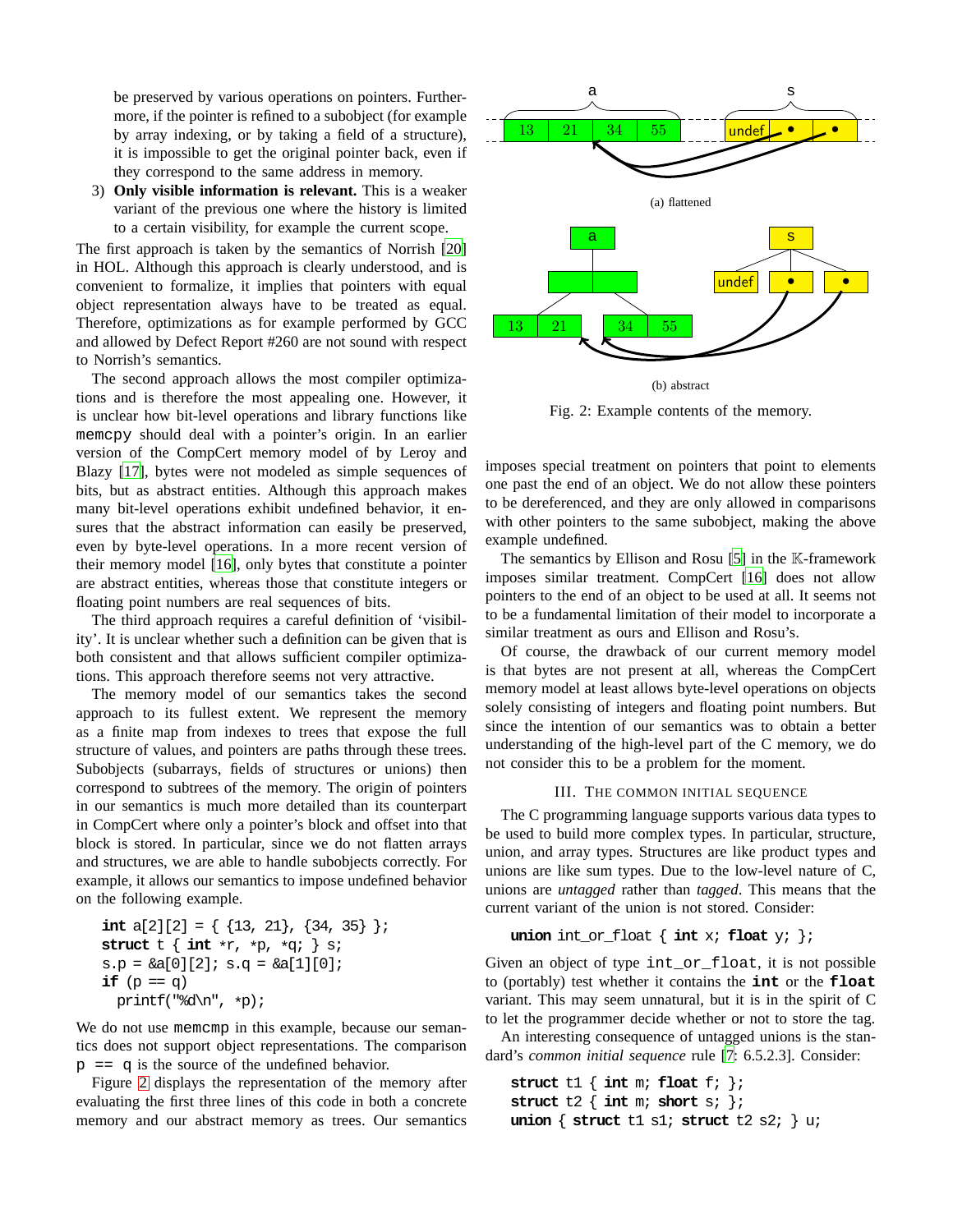

<span id="page-4-1"></span>Fig. 3: A union containing two structures with a common initial sequence.

The representation of the object u might look as pictured in Figure [3.](#page-4-1) Although, due to alignment there may be additional space between the members, the standard guarantees that the integer parts always coincide. Even stronger, in this case it guarantees the following [\[7:](#page-9-2) 6.5.2.3p6]:

. . . it is permitted to inspect the common initial part of any of them anywhere that a declaration of the completed type of the union is visible.

For example, that means we are allowed to do things like:

```
int main(void) {
  u.s2.m = 20;printf("%d\n", u.s1.m);
}
```
So, we set the integer part via the one variant of the union, and read it out via the other. However, the following program exhibits undefined behavior as in the function body the relation to the union type is not visible.

```
int f(struct t1 *p1, struct t2 *p2) {
  p2 \rightarrow m = 20;return p1->m;
}
int main(void) {
  printf("%d\n", f(&u.s1, &u.s2));
}
```
This is to allow compilers to make additional aliasing assumptions about p1 and p2 because their types are different. Real compilers, like GCC, happily use this, and indeed this example can be adapted for GCC such that something different from the naively expected '20' is printed.

The standard's definition of 'visible' is rather unclear, especially when a pointer to a common initial segment is passed through another function. For example, in

```
int *f(int *p) { return p; }
int main(void) {
 u.s2.m = 20;printf("%d\n", f(u.s1.m));
}
```
does passing the pointer through f remove the visibility of the common initial segment? Our semantics takes the cautious way, and annotates each structure fragment in the path corresponding to a pointer with a flag whether the common initial segment rule may be used. When storing objects in the memory, this flag is set to false. Hence, it imposes undefined behavior on this last example.



<span id="page-4-2"></span><span id="page-4-0"></span>Fig. 4: **struct** T { **short** a ; **int** b } on a standard 32 bits architecture.

#### IV. INDETERMINATE VALUES

Uninitialized variables and padding bytes of objects of structure type take an *indeterminate value* [\[7](#page-9-2): 6.2.6.1p6]. An indeterminate value is an object that either describes an unspecified value or is a *trap representation* [\[7:](#page-9-2) 3.17.2]. A trap representation is an object representation that does not represent a value of the object type and reading it leads to undefined behavior [\[7](#page-9-2): 6.2.6.1p5].

#### *A. Uninitialized variables*

Since an object of type **unsigned char** cannot have a trap value, reading it does not exhibit undefined behavior. Instead it just gives an unspecified value. This property is important to allow simple minded bit-wise copying of structures, without having to worry about padding bytes between members. For example:

```
struct T \{ \text{short } a : \text{int } b : \} x = \{10, 11\}, y;
for (size_t i = 0; i < sizeof(x); i++)
  ((unsigned char*)&y)[i] =
  ((unsigned char*)&x)[i];
```
Figure [4](#page-4-2) displays the representation of  $x$  on a standard 32 bits architecture with a 4 bytes alignment requirement for integers. This means that integers should be aligned at addresses that are multiples of 4, and therefore we have 2 padding bytes between the members. In case reading indeterminate values of type **unsigned char** (and in particular these padding bytes) would exhibit undefined behavior, this copy would also exhibit undefined behavior.

An interesting property of indeterminate values is that Defect Report #260 [\[9\]](#page-9-12) allows them to change arbitrarily, so reading an indeterminate value twice might yield different results. This is useful for an optimizing compiler because it may figure out the actual lifetime of two values is disjoint and thereby share the storage location of both. As an example (the mysterious &x will be explained later)

```
unsigned char x; &x;
printf("%d\n", x);
printf("%d\n", x);
```
does *not* exhibit undefined behavior (an object of type **unsigned char** cannot contain a trap value), but Defect Report #260 allows the two printed values to be different. This is not so strange: the compiler might do liveness analysis and decide that x does not need to be saved on the stack when calling printf. And then of course printf might clobber the register that contains x.

Unfortunately, the standard is very unclear about the imposed behavior of various operations on indeterminate values, *e.g.*, what happens when they are copied or used in expressions. For example, should y be indeterminate after evaluating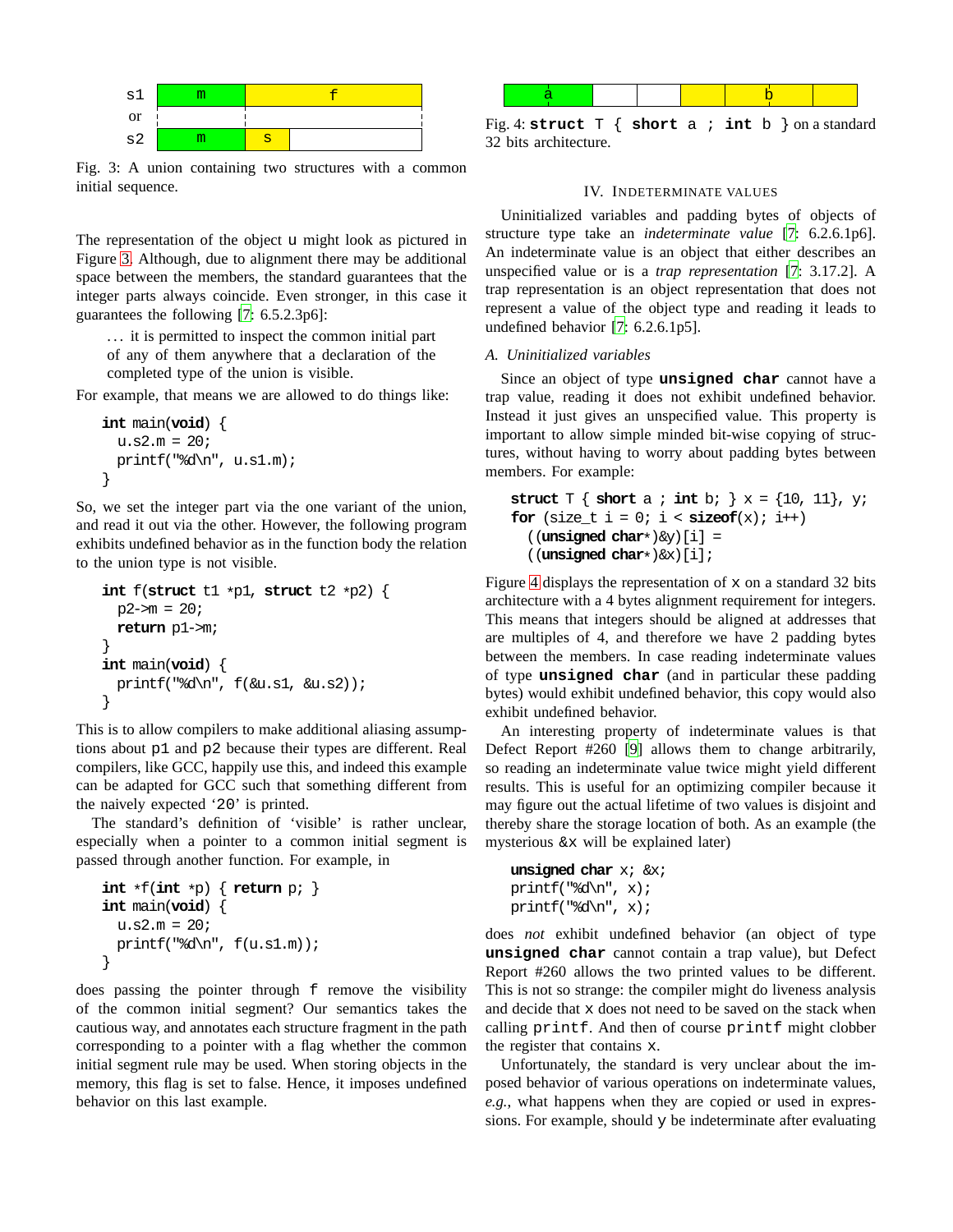```
unsigned char x, y; &x;
y = x/2;
```
Surely the most significant bit of  $y$  will be 0 after this? Or is this not something that the standard guarantees? But if  $y$  is *not* indeterminate after this, what about:

 $y = x/1;$ 

We just changed the constant, and therefore after this statement y also should be determinate? But after:

 $y = x_i$ 

will it still not be indeterminate? This seems almost indistinguishable from the  $x/1$  case, but the liveness analysis argument surely also will apply to this y? A formal C semantics will have to take a stance on this.

Also, should the following print '0', or may it print a different value as well, because the x changed during the evaluation of the subtraction expression?

```
unsigned char x; &x;
printf("%d\n", x - x);
```
Defect Report #338 [\[9\]](#page-9-12) remarks that on some architectures (*e.g.* IA-64) registers may hold trap values that do not exist in memory. Thus, for such architectures, programs cannot safely copy uninitialized variables of type **unsigned char** because these might reside in registers. In the C11 standard this problem has been fixed by including the following workaround [\[7:](#page-9-2) 6.3.2.1p2]:

If the lvalue designates an object of automatic storage duration that could have been declared with the register storage class (never had its address taken), and that object is uninitialized (not declared with an initializer and no assignment to it has been performed prior to use), the behavior is undefined.

This is the reason we had to take the address of the uninitialized variables in the preceding examples. Of course even with the &x present, a compiler can decide to ignore it and still use a register for x, as this address is never used.

This workaround again shows that treating uninitialized objects as indeterminate has its difficulties. In the memory model of our semantics we keep track of uninitialized (or freed) memory by special undef nodes (see Figure [2\)](#page-3-1). Since objects of structure or union type cannot be indeterminate, we only allow these undef nodes on the leaves. Again, we take the most cautious way, and let operations on these special undef nodes, like reading them, exhibit undefined behavior.

## *B. Freeing memory*

The standard states that the value of a pointer becomes indeterminate when the object it points to reaches the end of its lifetime [\[7](#page-9-2): 6.2.4]. In particular this means that whenever some memory is freed, all pointers to it become indeterminate. For example, assuming the mallocs do not fail, the following program can still exhibit undefined behavior

```
int *p = <math>malloc</math>(<b>size</b>(<b>int</b>));
free(p);
int *q = \text{malloc}(sizeof(int));printf("%d\n", p == q);
```
because the value of the pointer p has become indeterminate and now can be a trap value. Of course, we can still compare the bit patterns of both pointers, and if they are equal, try to use p instead.

```
int *p = <math>malloc</math>(<b>size</b>(<b>int</b>));
free(p);
int *q = \text{malloc}(sizeof(int));if(\text{memcmp}(\&p, \&q, \text{sizeof}(p)) == 0)*<b>p</b> = 10;
```
Again, Defect Report #260 [\[9\]](#page-9-12) states that this program exhibits undefined behavior.

The fact that a pointer object becomes indeterminate after the block it points to has been freed means that if we copy pointers to various places in memory, then all copies should become indeterminate and not just the argument of free (which does not even need to be an lvalue). This means that a free operation will affect the formal memory state globally. And what about individual bytes of a pointer that have been copied? Will these also become indeterminate after freeing that pointer?

## *C. Padding bytes*

The standard states that when a value is stored in a member of an object of structure or union type, padding bytes take an unspecified value [\[7](#page-9-2): 6.2.6.1p6], and that when a value is stored in a member of a union type, bytes that do not correspond to that member take an unspecified value [\[7](#page-9-2): 6.2.6.1p7]. Consider:<sup>2</sup>

```
union \{ int a[1] \; int b[2]; \} x;
x.b[0] = 10; x.b[1] = 11;x.a[0] = 12;printf("d\n", x.b[1]);
```
This example can lead to undefined behavior, as assigning to  $x$ . a makes the bytes of  $x$ . b that do not belong to  $x$ . a unspecified, and thus  $x.b[1]$  possibly indeterminate. Taking Defect Report #260 into account, it is unclear whether the bytes that belong to  $x.b[1]$  after this may change arbitrarily.

This program also suggests that the representation of pointers in a formal semantics should contain information describing which parts of the memory should become indeterminate upon assignment to them. If instead of assigning to  $x.a[0]$ directly we do:

$$
\begin{aligned} &\text{int} \ast \mathbf{p} = \& \mathbf{x}.\mathbf{a}[0];\\ &\ast \mathbf{p} = 12; \end{aligned}
$$

x.b[1] will *still* become indeterminate. But the assignment to p might happen anywhere in the program, even in a context where the union type is not visible at all.

<sup>&</sup>lt;sup>2</sup>Adapted from Shao Miller, Bounds Checking as Undefined Behaviour, comp.std.c newsgroup, July 29, 2010.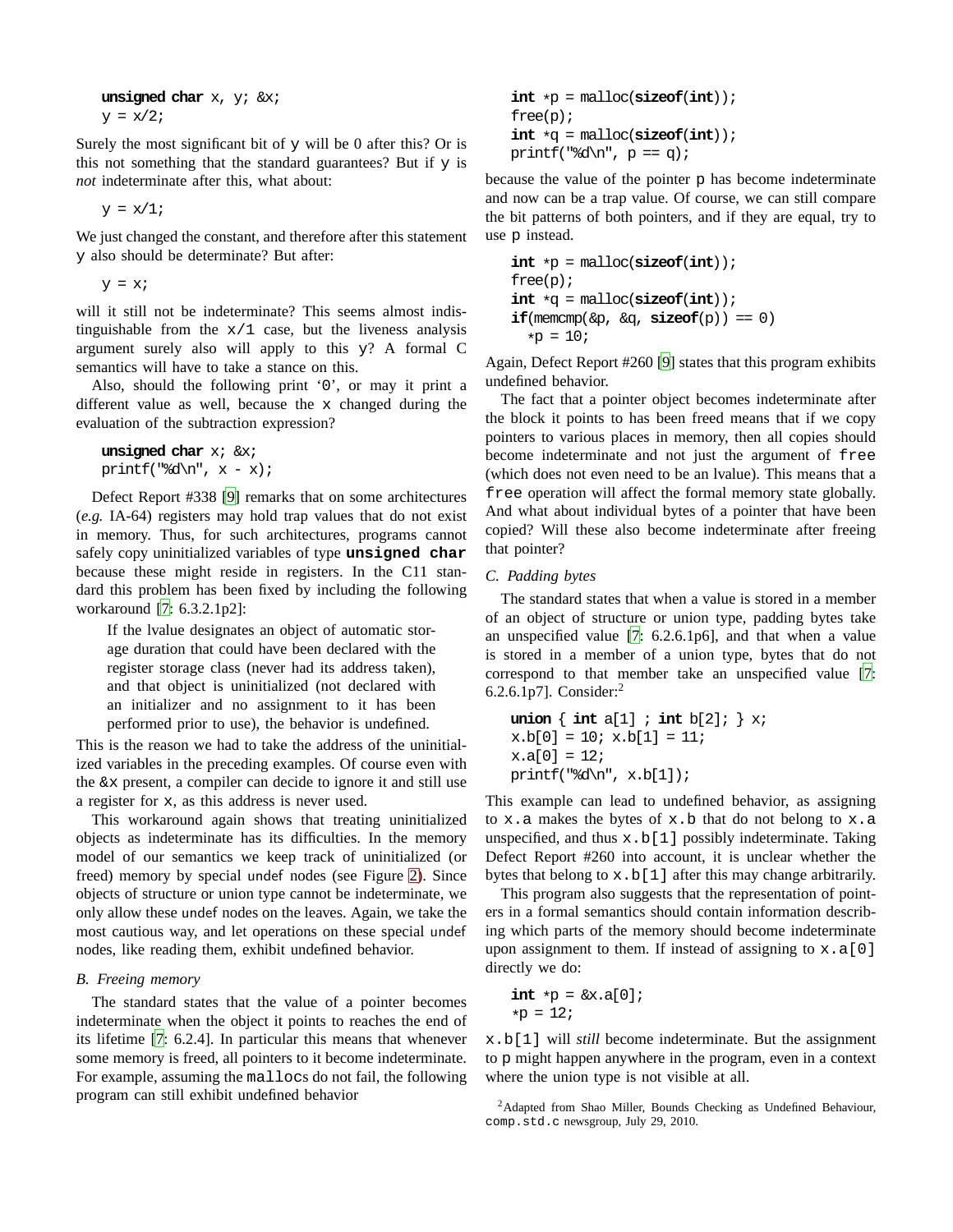#### V. C IS NOT TURING COMPLETE

<span id="page-6-0"></span>In this section we will argue that *no* Turing complete implementation of the C standard exists. Obviously there do exist *some* implementations that are not Turing complete, but that is weaker than what we claim. We argue that for *any* implementation that behaves as described by the standard, all programs will correspond to a finite state machine, and hence that their termination is decidable. This implies that C is not Turing complete, as for a Turing complete language termination is undecidable by the halting problem. Our argument is similar to the well-known pumping lemma [\[22\]](#page-9-23).

Unfortunately, we cannot give a mathematical proof that C is not Turing complete, as that would require a mathematically precise version of the standard, which does not exist yet.

Let us put a restriction on what we will establish. With sufficient I/O, an external file may be used as the tape to create a Turing machine emulator. Even then the existence of the function

#### **long int** ftell(FILE \*stream);

that gives the position in a file [\[7:](#page-9-2) 7.21.9.4], seems to imply that files as described in the standard need to have a bounded length as the return type of ftell is bounded. However, an implementation could have its own infinite-file access interface, allowing it to become Turing complete. Therefore we will here only consider C programs without I/O. (Our argument *can* be adapted to show that the programs that restrict I/O to reading stdin and writing stdout are Turing incomplete as well, but we will not do so here.)

The first step in our argument is the observation that each type that is not an array has finitely many distinct values, as a value of a type  $T$  needs to have a representation that consists of  $\mathbf{sizeof}(T) * \text{CHAR\_BIT}$  many bits. Now for array types the elements of the array need to have an address that corresponds to a pointer, and those pointers *also* only have finitely many distinct values. This means that there is an upper bound on the length of arrays, and thus array types also only have a bounded number of distinct values.

There are three ways to get storage in C: (1) through global or static variables, (2) through allocated storage (*e.g.* using malloc), (3) through automatic variables in function calls. The size of the storage obtained through (1) is clearly bounded. All allocated storage needs to be addressable and there are only finitely many pointers, therefore storage obtained through (2) is also bounded. As for (3), since the standard does not restrict recursion depth, there could be unboundedly many automatic variables. This means that the size of this part of the state of a program does not have to be bounded. However, the size of the *visible* part of that state, the automatic variables that are in scope, together with those that can be reached by following pointers, *is* bounded.

Now there will be a (very large) bound to the recursion depth, such that if that bound is exceeded, a function will end up in a visible state that it has been in before. Clearly, in that case, the program will be in an infinite loop. Therefore, for an arbitrary program there are two possibilities. Either the bound to the recursion depth will not be exceeded, in which case the size of the state is bounded, and it behaves as a finite state machine. Or, the recursion depth *will* be exceeded, in which case the program will infinitely go deeper and deeper in recursion, repeating the pattern of function calls, in which case the program also behaves as a finite state machine. This finishes our argument.

The result that C is not Turing complete is surprising: it seems possible to implement a Turing machine emulator in C, which seems to imply Turing completeness. However, the problem is that the C data types are too small to represent an arbitrarily long tape. C integers only have a specific number of bits, and even when one wants to use arrays or linked lists to hold bigger data structures, the *pointers* that are involved in this also only have a finite number of bits, and therefore one cannot have arbitrarily large data structures as one would run out of different pointer values.

# <span id="page-6-1"></span>VI. STRICTLY CONFORMING C PROGRAMS DO NOT EXIST

An implementation of a programming language typically organizes its storage into two parts: the *stack* and the *heap*. On a function call, the stack is extended with a frame containing the function's arguments, local variables and return address (the address of the instruction to be executed when the function is finished). The heap contains dynamically allocated storage.

The standard abstracts from implementation details like these, and thus also allows implementations that do not organize their memory in this way. Although we agree that this is the right approach, we do believe it should at the very least account for (an abstract version of) the problem of *stack overflow*. Unfortunately, the notion of stack overflow is not mentioned by the standard [\[7](#page-9-2)] or the standard's rationale [\[8\]](#page-9-24) at all. This is very troublesome, as for most actual implementations stack overflow is a real problem. Let us consider the following function.

```
/*@ decreases n; ensures \result == n; */
unsigned long f(unsigned long n) {
  if (n := 0) return f(n - 1) + 1;
  else return 0;
}
```
With most tools for C verification one can prove by induction that the function f behaves as the identity function (for example, the Jessie plug-in for Frama-C [\[19\]](#page-9-9) turns these four lines into 92 lines of Why3ML code, leading to four verification conditions that are all trivially provable). However, in a real C implementation, a call like f(10000000) will *not* return 10000000, but instead will crash with a message like 'segmentation fault'.

Furthermore, stack overflow does not necessarily have to result in a crash with a nice error message, but might also overwrite non-stack parts of the memory (possibly putting the address of virus code there).

Stack overflow even can occur without function calls. For example, the program

**int** main(**void**) { **int** a[10000000]; }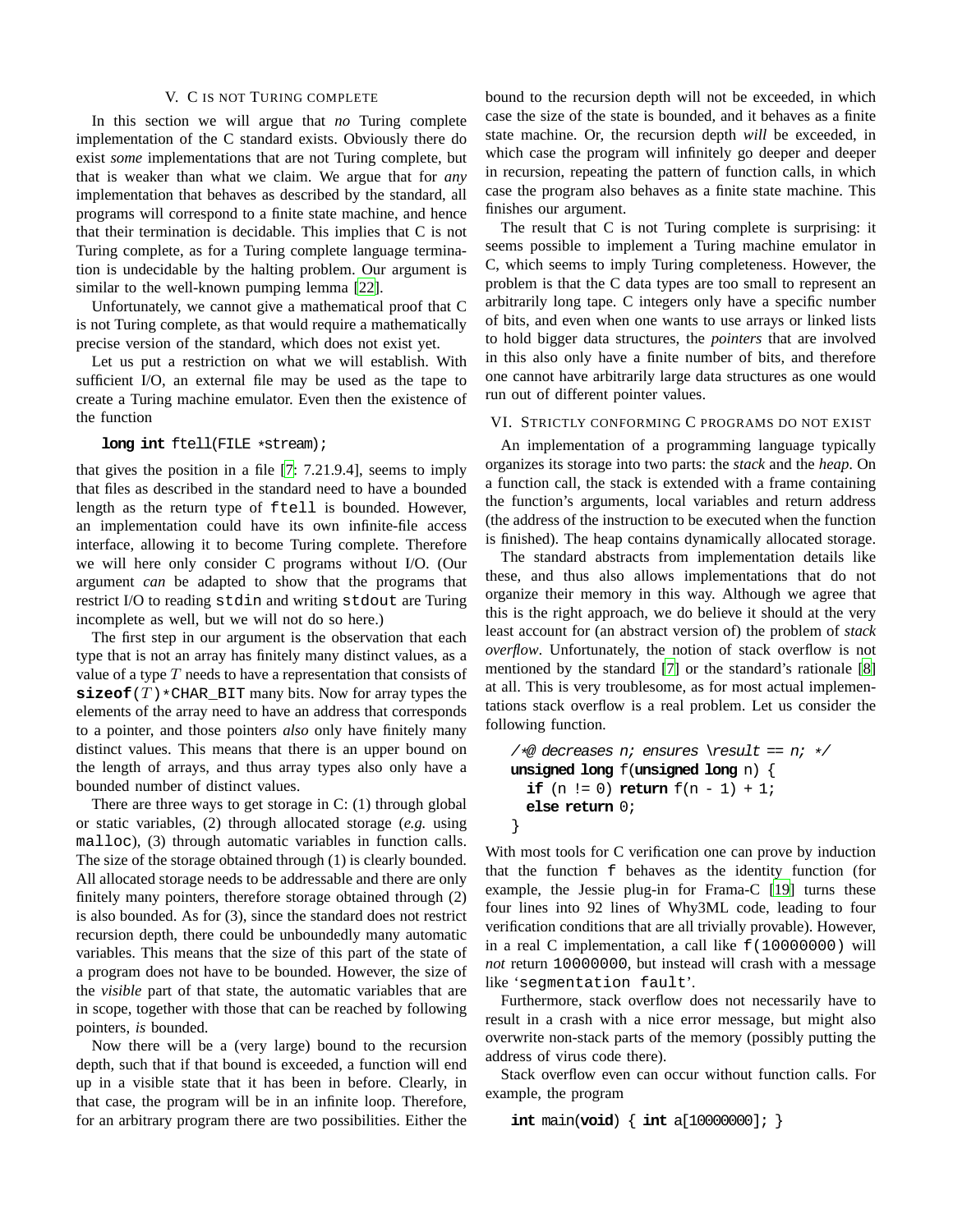might also crash. In order to make this really happen with an optimizing compiler, one might need to use the array a to prevent it from being optimized away. For example when compiled with GCC or clang (with -O2) the following crashes when running it with the standard stack size:

```
int main(void) {
  int a[10000000];
  for (int i = 0; i < 10000000; i++) a[i] = i;
  return a[10];
}
```
This all means that a proof of correctness of a program with respect to the standard only guarantees correctness relative to the assumption that the stack does not overflow. As we have seen, this assumption does not hold in general. But even worse, it is not clear for which  $n$  the program

```
int \text{main}(void) \{ int \text{a}[n]; \}
```
is guaranteed *not* to overflow the stack. On a microcontroller this might already happen for rather small  $n$ . Therefore, as there is no a clear division between the  $n$  that are safe and the ones that are not, it seems reasonable that even the extreme program, which is a variation on the case for  $n = 0$ ,

```
int main(void) { }
```
potentially could overflow a (very) small stack. For one thing, there need to be space on the stack for the **int** return value, and then the runtime environment that calls main also might need a bigger stack than is there.

The obvious way to change the text of the C standard to address this issue would be to add to [\[7](#page-9-2): 6.5.2.2] something like:

A function call (even the initial call to main) might overflow the stack, in which case the behavior is undefined. It is implementation defined under what circumstances this is guaranteed not to happen.

It is important that it is not just *unspecified* when these overflows happen, for then it still would be impossible to reason about any program formally from the text of the standard.

A consequence of this addition is that *strictly conforming programs* no longer exist as one of their defining properties is that they 'shall not produce output dependent on ... implementation defined behavior' [\[7:](#page-9-2) 4.5]. Of course, once one takes stack overflow into account no program has that property anymore.

Another consequence is that *all* C implementations become *conforming*, as that notion is defined by quantification over all strictly conforming programs [\[7:](#page-9-2) 4.6]. Therefore, the definition of conforming C implementations should also be adapted.

The fact that the standard does not allow to portably test for stack overflow is to us one of the main omissions of the language. A call to malloc will return a NULL pointer when there is no storage available, which means that a program can test for that situation. But there is no counterpart to this for function calls, or for entering a block.

# VII. FAILURE OF THE SUBJECT REDUCTION PROPERTY

<span id="page-7-0"></span>A desired property for a typed programming language is *subject reduction*, which means that evaluation preserves typing. As proven by Norrish, this property holds for (his small-step expression semantics of) C89 [\[20](#page-9-18)]. We will argue that due to the introduction of variable length arrays in C99, this property no longer holds. Before pursuing the problem of subject reduction, we briefly introduce variable length arrays and some other problems of these.

Before C99, arrays were required to have a size that could be determined at compile-time. To avoid this restriction programmers had to use dynamically allocated memory (*e.g.* through malloc and free) for arrays of dynamic size. To loosen this restriction, C99 introduced support for *variable length arrays* (VLAs) to the language.

The first shortcoming of VLAs is related to the fact that there is no portable way to test if there is sufficient storage available (on the stack) when entering a block (see Section [VI\)](#page-6-1). Since most implementations use the stack to store VLAs, not being able to perform such a test, makes VLAs dangerous in practice. Consider the following program.

```
int main(void) {
  int n;
  scanf("%d", &n);
  int a[n];
}
```
Since there is no way to test if there is enough space on the stack, it is impossible to portably ensure that the program does not crash.

Another problem of VLAs is that C allows casts to variable length types. Since size expressions in such casts may impose side-effects, this makes the situation rather complex. For example, consider:

```
1 ? (int(*)[f(5)])0 : (int(*)[f(3)])0;
```
where f is the identity function on **int**. We were unable to find anything in the standard on which of the function calls  $f(5)$  and  $f(3)$  may (or should) be evaluated. It is reasonable to allow implementations to evaluate neither of them, as programs can generally be executed correctly without needing to know the size of array bounds in pointer casts. But what about:

```
printf("%d\n",
  sizeof(* (1 ? 0 : (int(*)[f(3)])0)));
```
Here an implementation clearly needs to evaluate the function call, to obtain the value of the **sizeof**, even though it is in the branch of the conditional that is not taken. The standard includes the following related clause [\[7:](#page-9-2) 6.7.6.2p5]:

Where a size expression is part of the operand of a **sizeof** operator and changing the value of the size expression would not affect the result of the operator, it is unspecified whether or not the size expression is evaluated.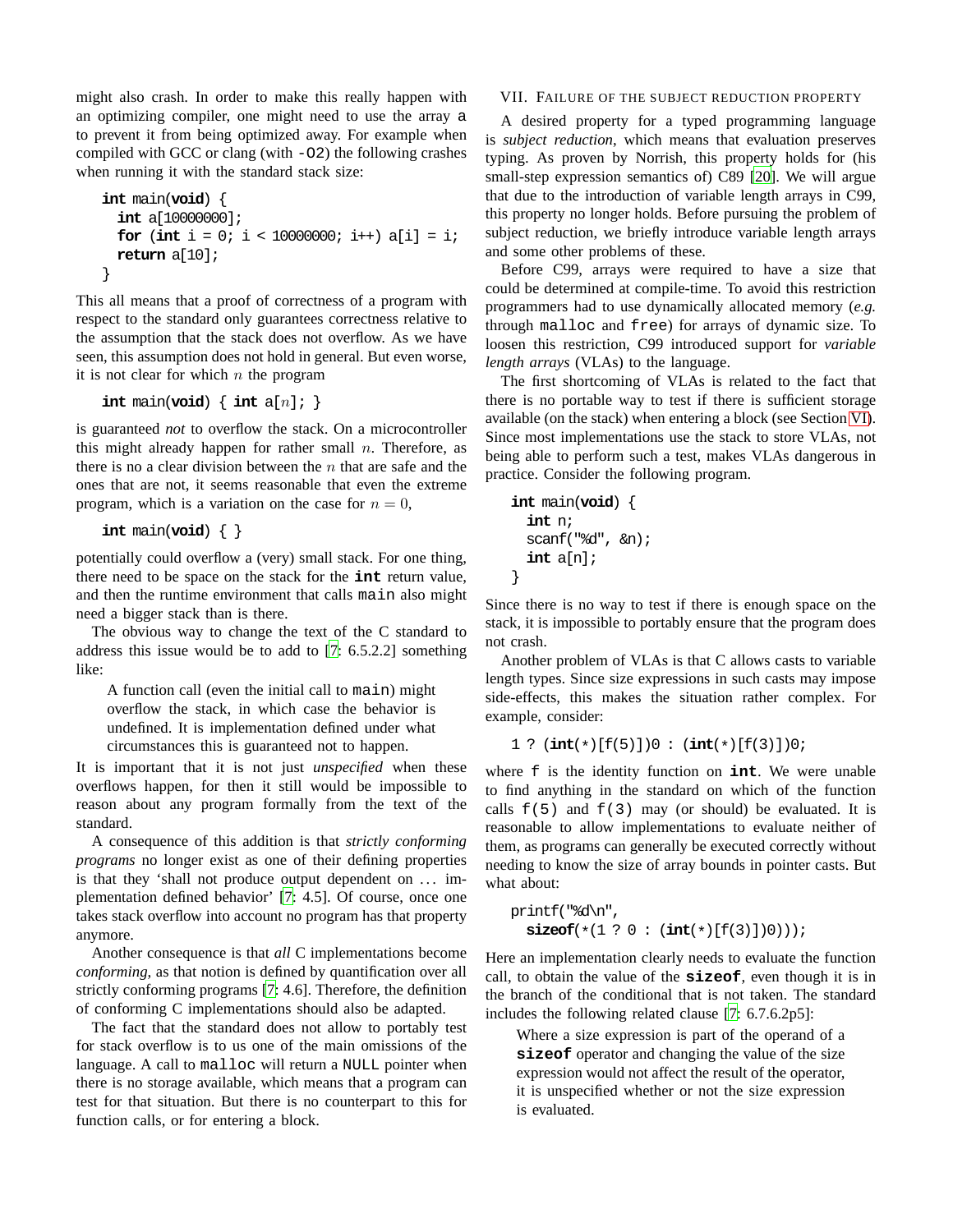Since in this example the size expression in the 'not to be taken' branch has to be evaluated, one may wonder whether they are also allowed to be evaluated in the 'not to be taken' branch of the earlier example.

It also is unclear how these function calls in casts are evaluated with respect to sequence points. As they are evaluated in branches that are not taken, it seems they are exempt from the normal execution flow of an expression. But if they already can be executed before the sequence point that starts the subexpression that contains them, is there a reason they cannot be executed before the evaluation of the statement that contains them starts?

The standard's (implicit) distinction between *static* and *runtime* typing is the reason that subject reduction breaks. This means that an expression can get a more restricted type during its evaluation. For example, statically the expression (**int**(\*)[f(5)])0 has type 'pointer to integer array of variable length', whereas at run-time it will become of the more restricted type 'pointer to integer array of length  $n$ ' where *n* is the result of evaluating  $f(5)$ .

The previous example already indicates that one has to sacrifice either subject reduction or uniqueness of types (that is, each expression has a unique type). However, we will argue that the situation is worse, and that for a reduction semantics whose rules are applied locally, subject reduction will fail even if expressions are allowed to have multiple types. Consider:

1 ? (**int**(\*)[f(5)])0 : (**int**(\*)[3])0

In this example the two subexpressions  $(\text{int}(*)[f(5)])$ and (**int**(\*)[3])0 have (static) types **int**(\*)[\*] and **int**  $(*)$  [3], respectively, where  $T[*]$  denotes the variable length array type over  $T$ . By typing of the conditional and composite types [\[7](#page-9-2): 6.5.15p6, 6.2.7] the full expression has type  $int(*)$ [3].

If the function call  $f(5)$  gets evaluated, and returns a value different from 3, typing breaks, *i.e.*, a well typed expression is evaluated to a non-well typed expression. Luckily, the standard imposes undefined behavior on this example by means of the following clause [\[7:](#page-9-2) 6.7.6.2p5]:

If the two array types are used in a context which requires them to be compatible, it is undefined behavior if the two size specifiers evaluate to unequal values.

Currently, our C semantics deals with this problem by allowing evaluation of size expressions at any place in a bigger expression. If the conditional gets reduced, we check if both arguments have compatible types, and if not, assign undefined behavior. This approach has two obvious drawbacks. First of all, it breaks subject reduction, and secondly, undefined behavior gets caught at a late moment, or might not get caught at all. For example, in

$$
g()
$$
 ?  $(int(*)[f(5)])0 : (int(*)[3])0$ 

it may happen that  $f(5)$  is evaluated first, and returns a value unequal to 3, in which case typing has already failed. After that, it may happen that the call to  $g()$  does not return (for example because it invokes an exit or loops indefinitely), resulting in the undefined behavior not getting described by the semantics.

But does this mean that in a formal C semantics each reduction step has to establish that typing does not break in order to catch undefined behavior? This would obviously fix subject reduction, but destroys the locality of a small-step reduction semantics.

# VIII. CONCLUSION

# *A. Discussion*

We will finish our discussion of the subtleties of the C standard by asking the following questions:

- 1) Is the interpretation of the C standard that we presented in this paper a reasonable reading of the standard?
- 2) Is the C standard itself (under this interpretation) reasonable?

First of all, we claim that the standard is not fully clear. The standard committee's response in Defect Report #260 [\[9\]](#page-9-12) is not obvious from the text of the standard. Also, Maclaren [\[18\]](#page-9-13) presents various issues about which the standard does not have an unambiguous reading, even when taking Defect Report #260 into account. One might even claim that the exact text of the standard (without giving it a liberal reading) is inconsistent, *i.e.* that from a logical point of view the standard implies anything one likes. But of course that position is not very productive.

Even the relation between Defect Report #260 and the official standard text is not completely clear. The report *does* include a response by the standard committee and as such should not be taken lightly. It was a clarification of the C99 version of the standard, and hence it seems obvious that there was some defect in that text. However, the parts of the text of the standard in the C11 version relevant for the issues discussed in the report have not changed from their counterpart in the C99 standard at all.

The standard makes a very clear distinction between 'normative' and 'informative' text in the standard, and the explanations of Defect Report #260 certainly are not part of the 'normative' text of the C11 standard. Therefore, it seems an option to decide to ignore the committee's response in this report, especially the notion of the *origin* of an object, which does not occur in the standard at all. In that case, one could read the standard in a 'Kernighan & Ritchie' manner. But of course in that case the optimizations of for example GCC *will* be incorrect, and one will get standard compliant behavior only when compiling using flags like -fno-strict-aliasing. Many real world programs, like for example the Linux kernel, are compiled with such flags anyway [\[24\]](#page-9-5), but on the other hand this attitude would mean that strictly conforming programs would have less than optimal performance, because they would need to generate more code to test for changes due to aliasing.

The second question, whether the standard can and should be improved is even more interesting. We think that the fact